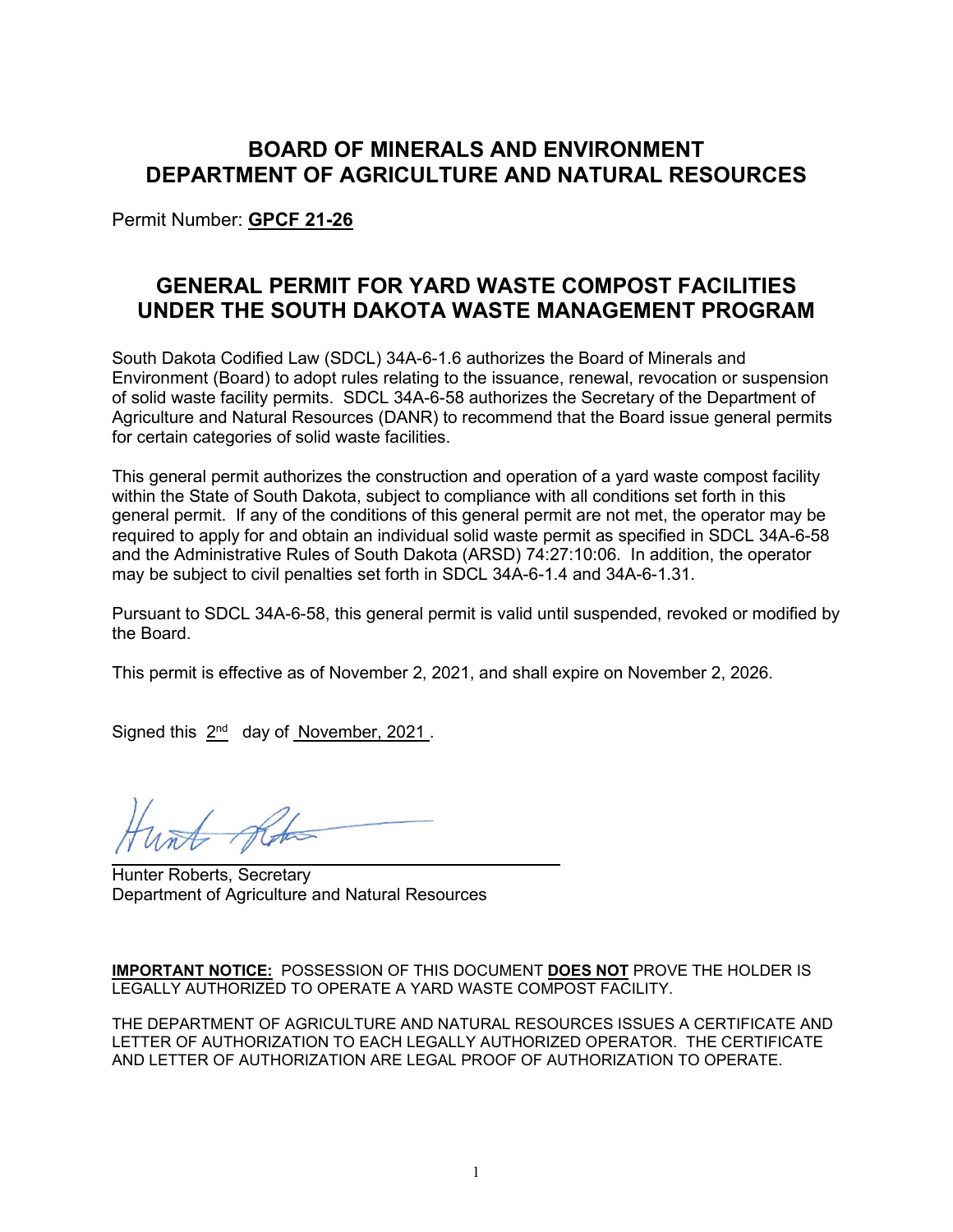## **TABLE OF CONTENTS**

#### **Cover Sheet – Issuance and Expiration Dates**

| 1.0 |                                                 | General Statements of Law and Owner/Operator Responsibilities | 3 |
|-----|-------------------------------------------------|---------------------------------------------------------------|---|
|     | 1.01                                            | Definitions                                                   |   |
|     | 1.02                                            | Applicability of General Permit                               |   |
|     | 1.03                                            | Severability                                                  |   |
|     | 1.04                                            | <b>Property Rights</b>                                        |   |
|     | 1.05                                            | Amendments, Revocation, and Suspension of General Permit      |   |
|     | 1.06                                            | Procedure for Requesting Authorization                        |   |
|     | 1.07                                            | Duration of Authorization                                     |   |
|     | 1.08                                            | Renewal of Authorization                                      |   |
|     | 1.09                                            | Changes to Request for Authorization                          |   |
|     | 1.10                                            | Transfers                                                     |   |
|     | 1.11                                            | DANR Limitation of Liability                                  |   |
|     | 1.12                                            | Individual Permit Required                                    |   |
|     | 1.13                                            | Individual Permit Requested                                   |   |
|     | 1.14                                            | Duty to Comply - Penalties for Violations                     |   |
|     | 1.15                                            | <b>Stipulated Penalties</b>                                   |   |
|     | 1.16                                            | Related Laws, Regulations and Permits                         |   |
|     | 1.17                                            | Duty to Provide Information                                   |   |
|     | 1.18                                            | Duty to Provide Access                                        |   |
|     | 1.19                                            | <b>Emergency Procedures</b>                                   |   |
|     | 1.20                                            | Need to Halt or Reduce Activity not a Defense                 |   |
|     | 1.21                                            | Duty to Mitigate                                              |   |
|     | 1.22                                            | Responsibility and Liability of Owner or Operator             |   |
|     | 1.23                                            | Administrative Changes Authorized                             |   |
|     |                                                 |                                                               |   |
| 2.0 | 6<br><b>Location and Design Requirements</b>    |                                                               |   |
|     | 2.01                                            | <b>Facility Siting</b>                                        |   |
|     | 2.02                                            | <b>Access Control</b>                                         |   |
|     | 2.03                                            | Surface Water Control                                         |   |
|     | 2.04                                            | <b>Fire Control</b>                                           |   |
|     |                                                 |                                                               |   |
| 3.0 | <b>Operational Requirements</b>                 |                                                               | 6 |
|     | 3.01                                            | Authorized and Unauthorized Wastes                            |   |
|     | 3.02                                            | Routine Inspections Required                                  |   |
|     | 3.03                                            | <b>Vector Control</b>                                         |   |
|     | 3.04                                            | <b>Waste Separation Required</b>                              |   |
|     | 3.05                                            | Yard Waste - Composting Required                              |   |
|     | 3.06                                            | <b>Open Burning Requirements</b>                              |   |
|     |                                                 |                                                               |   |
| 4.0 | <b>Recordkeeping and Reporting Requirements</b> |                                                               | 7 |
|     | 4.01                                            | <b>Required Records</b>                                       |   |
|     | 4.02                                            | Maintenance of Records                                        |   |
|     |                                                 |                                                               |   |
| 5.0 | <b>Closure Requirements</b>                     |                                                               | 8 |
|     | 5.01                                            | <b>Closure Notification</b>                                   |   |
|     | 5.02                                            | <b>Removal of Stored Wastes</b>                               |   |
|     | 5.03                                            | <b>Final Closure Requirements</b>                             |   |
|     | 5.04                                            | <b>Completion of Final Closure</b>                            |   |
|     | 5.05                                            | Notation on Deed Required                                     |   |
|     | 5.06                                            | Certification of Closure                                      |   |
|     |                                                 |                                                               |   |
| 6.0 | <b>Financial Assurance</b>                      |                                                               | 8 |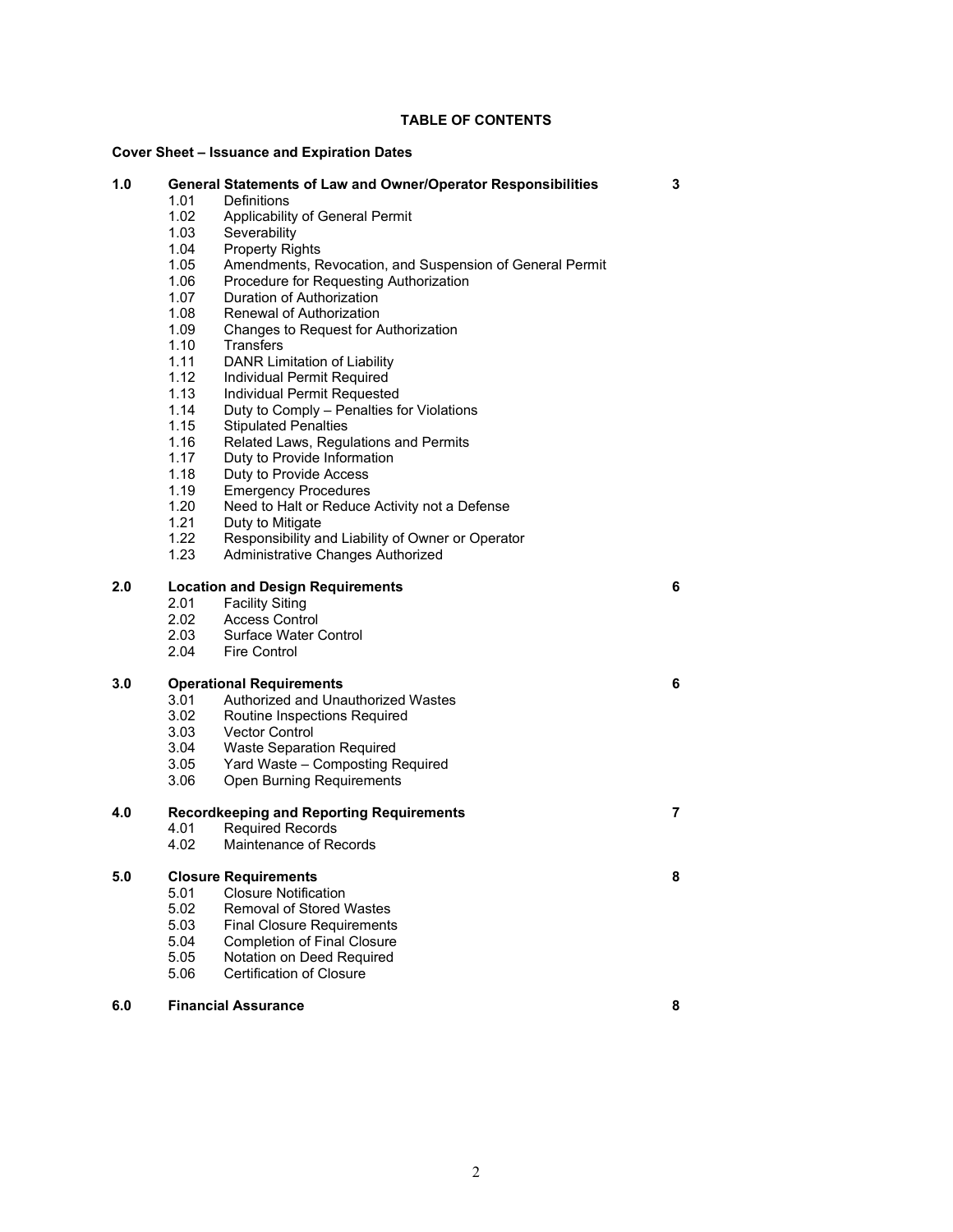# **1.0 GENERAL STATEMENTS OF LAW AND OWNER/OPERATOR RESPONSIBILITIES**

## **1.01 Definitions**

Definitions used in this permit are as follows:

- A. "ARSD," the Administrative Rules of South Dakota.
- B. "Board," the Board of Minerals and Environment.
- C. "DANR," the South Dakota Department of Agriculture and Natural Resources.
- D. "Emergency," a condition that the secretary finds deleterious to the public health, safety, and welfare and that requires immediate action.
- E. "Occupied Dwelling," a house or building normally occupied as a residence.
- F. "Operator," a person responsible for the overall operation of a facility or part of a facility.
- G. "SDCL," South Dakota Codified Laws.
- H. "Secretary," the secretary of the South Dakota Department of Agriculture and Natural Resources, or authorized representative.

## **1.02 Applicability of General Permit**

This general permit is potentially applicable to operators of yard waste compost facilities in the State of South Dakota that accept less than 5,000 tons of yard waste per year.

## **1.03 Severability**

The provisions of this general permit are severable. If any provision of this general permit, or the application of any provision of this general permit to any circumstance, is held invalid, the application of such provisions to other circumstances and the remainder of this general permit, shall not be affected thereby.

## **1.04 Property Rights**

This general permit does not convey any property rights of any kind, or any exclusive privileges, nor does it authorize any injury to private property or any invasion of personal rights, nor any infringement of federal, state, or local laws and ordinances.

## **1.05 Amendments, Revocation, and Suspension of General Permit**

DANR may recommend to the Board that this general permit be amended as provided by ARSD 74:27:10:05. The Board may suspend or revoke this general permit as provided by SDCL 34A-6-1.21 and 34A-6-58.

#### **1.06 Procedure for Requesting Authorization**

To obtain authorization to operate a yard waste compost facility under the terms and conditions of this general permit, the operator must submit a request for authorization and publish a notice of intent in an official newspaper in the county in which the proposed facility will be located. The request for authorization must be submitted to DANR at least 60 calendar days before the first anticipated use of the facility. The notice of intent must be published at least 20 calendar days before the first anticipated use of the facility. The notice of intent shall include:

- A. the name, address, and phone number of both the landowner and operator of the proposed yard waste compost facility;
- B. the number of acres comprising the proposed facility;
- C. the general location of the proposed facility;
- D. the legal description (quarter, section, township, range, and county) of the proposed facility;
- E. a description of the compostable waste materials to be accepted and managed at the proposed facility; and
- F. the estimated annual tonnage of waste materials to be accepted and managed.

If the DANR determines the request for authorization is complete and meets the terms of this general permit, DANR will issue an authorization letter and certificate approving the development and operation of the facility.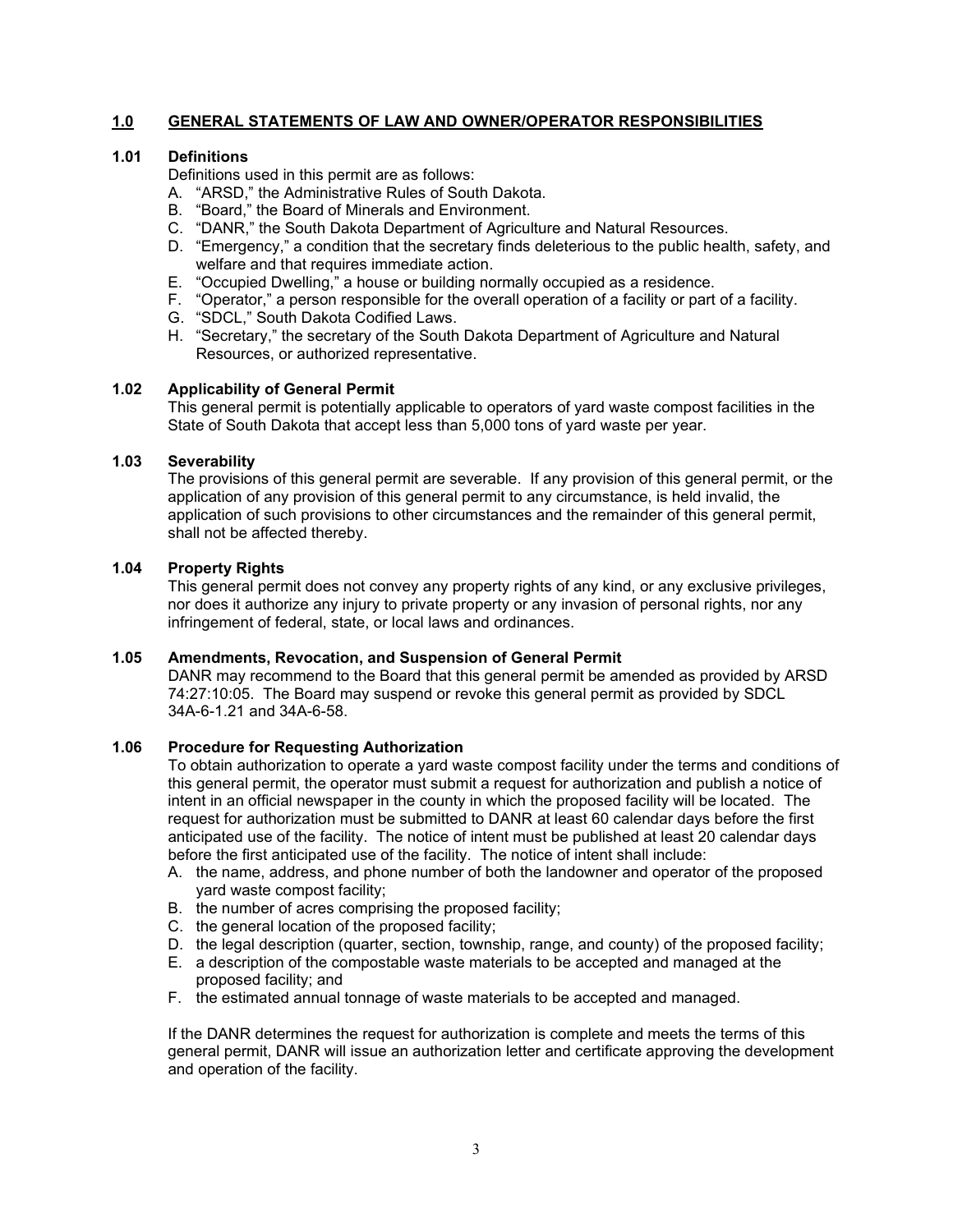## **1.07 Duration of Authorization**

Initial authorization to operate under this general permit shall be valid for up to two years from the date of issuance and may be renewed for periods up to five years.

## **1.08 Renewal of Authorization**

If the operator wishes to continue an activity regulated by this general permit after the expiration date of the letter of authorization, the operator must submit a renewal request for authorization to DANR at least 60 calendar days before the letter of authorization expires.

## **1.09 Changes to Request for Authorization**

The operator must notify DANR prior to implementing any proposed change to a yard waste compost facility location, acreage, authorized waste acceptance, tonnage, or operational practice that would be different from the request for authorization initially submitted to DANR. All changes must be approved by DANR and be public noticed for at least 20 days prior to implementation.

# **1.10 Transfers**

The authorization may be transferred to a new operator provided:

- A. the current authorized operator notifies DANR in writing at least 20 calendar days prior to the proposed transfer date;
- B. the notification to DANR includes a written agreement between the authorized and new operator containing the date of transfer of permit responsibility, coverage and liability;
- C. the notification to DANR includes written documentation demonstrating that the new operator is qualified to comply with the terms and conditions of this general permit;
- D. the new operator provides a financial assurance mechanism, if applicable, equal to that of the former operator;
- E. the new operator provides a Certification of Applicant required by SDCL 1-41-20;
- F. the transfer of facility ownership/operation is public noticed for at least 20 calendar days prior to the proposed transfer date; and
- G. DANR provides written approval of the transfer.

# **1.11 DANR Limitation of Liability**

Any letter of authorization is specifically conditioned on the truth and accuracy of the statements made by the operator in the application to operate under this general permit. DANR assumes no liability for the truth and accuracy of the statements made by the operator in the application and any other submitted documents.

#### **1.12 Individual Permit Required**

DANR may require any operator requesting coverage under this general permit to apply for and obtain an individual solid waste permit if:

- A. the operator is not or cannot operate in compliance with the conditions of this general permit;
- B. the conditions or standards change such that yard waste compost facilities no longer qualify for a general permit; or
- C. an operator is removed from the jurisdiction of this general permit as a result of a complaint and Board action according to SDCL 34A-6-58.

When an individual permit is issued to an operator otherwise authorized under this general permit, the applicability of this general permit to that operator is automatically terminated upon the effective date of the individual permit.

### **1.13 Individual Permit Requested**

Any operator authorized under this general permit may request to be excluded from the authorization by applying for an individual solid waste permit.

# **1.14 Duty to Comply – Penalties for Violations**

The operator shall construct, operate and maintain the yard waste compost facility in accordance with SDCL 34A-6, ARSD 74:27, and the conditions of this general permit. If the provisions of the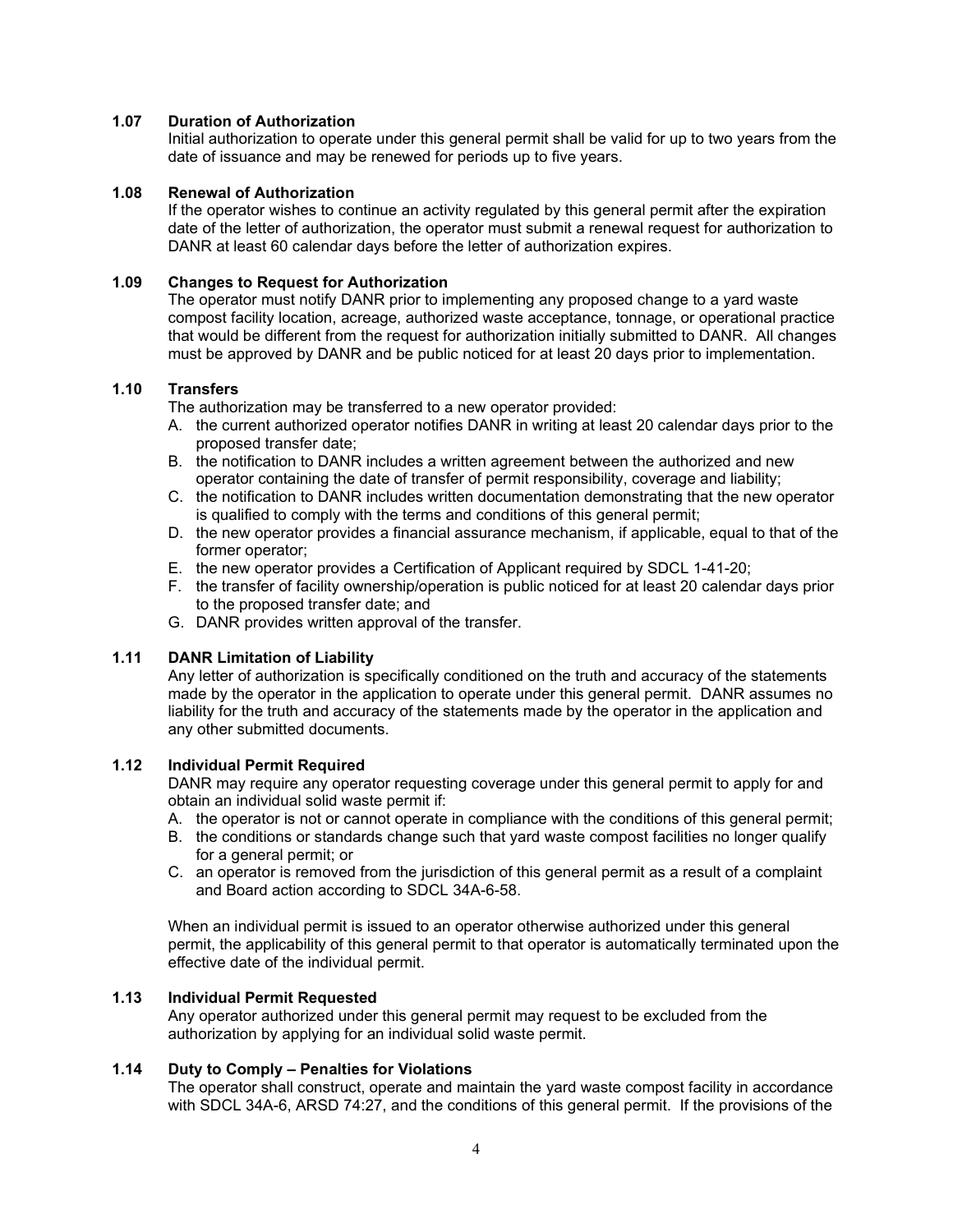laws, rules, or any conditions of this general permit are violated, DANR may take action to suspend or revoke a general permit authorization as provided for by SDCL 34A-6-1.21; may assess a civil penalty pursuant to SDCL 34A-6-1.4 and 34A-6-1.31; or issue a notice of violation with penalties pursuant to SDCL 34A-6-1.22.

## **1.15 Stipulated Penalties**

In the event an authorized operator fails to comply with the provisions of this general permit, DANR reserves the right to develop and pursue an agreement with the operator for the assessment of stipulated penalties.

## **1.16 Related Laws, Regulations and Permits**

No provision of this general permit exempts the operator from the requirements of any local, state, or federal laws, regulations, or rules in existence or promulgated after this general permit or an authorization becomes effective. It is the responsibility of the operator to obtain any other required permits and licenses.

## **1.17 Duty to Provide Information**

The operator shall furnish DANR, within 10 business days, any information which DANR may request to determine compliance with this general permit.

## **1.18 Duty to Provide Access**

The owner/operator shall allow DANR:

- A. to inspect or access the entire yard waste compost facility area authorized under this general permit and identified in the request for authorization;
- B. to inspect any facilities, equipment, records, practices or operations regulated or required by this general permit; and
- C. to sample or monitor any substances for any parameter.

#### **1.19 Emergency Procedures**

The operator must notify DANR, within one business day, of any emergency situation that arises at a yard waste compost facility.

## **1.20 Need to Halt or Reduce Activity not a Defense**

DANR will not consider that it would have been necessary to halt or reduce the permitted activity in order to maintain compliance with this general permit, when enforcing the conditions of this general permit.

#### **1.21 Duty to Mitigate**

The operator shall take all reasonable steps to minimize or prevent any adverse effect on human health or the environment.

#### **1.22 Responsibility and Liability of Owner or Operator**

In accordance with SDCL 34A-6-1.10, the owner or operator of a yard waste compost facility authorized under this general permit is responsible in perpetuity for the solid waste and liable in perpetuity for any pollution or other detrimental effect caused by the solid waste.

#### **1.23 Administrative Changes Authorized**

DANR reserves the right to incorporate administrative changes and/or modifications to this general permit. Administrative changes are authorized for the purposes of changing or correcting:

- A. typographical errors;
- B. regulatory references;
- C. titles of organizations or regulatory agencies; or
- D. similar items that do not substantially change the requirements of this general permit.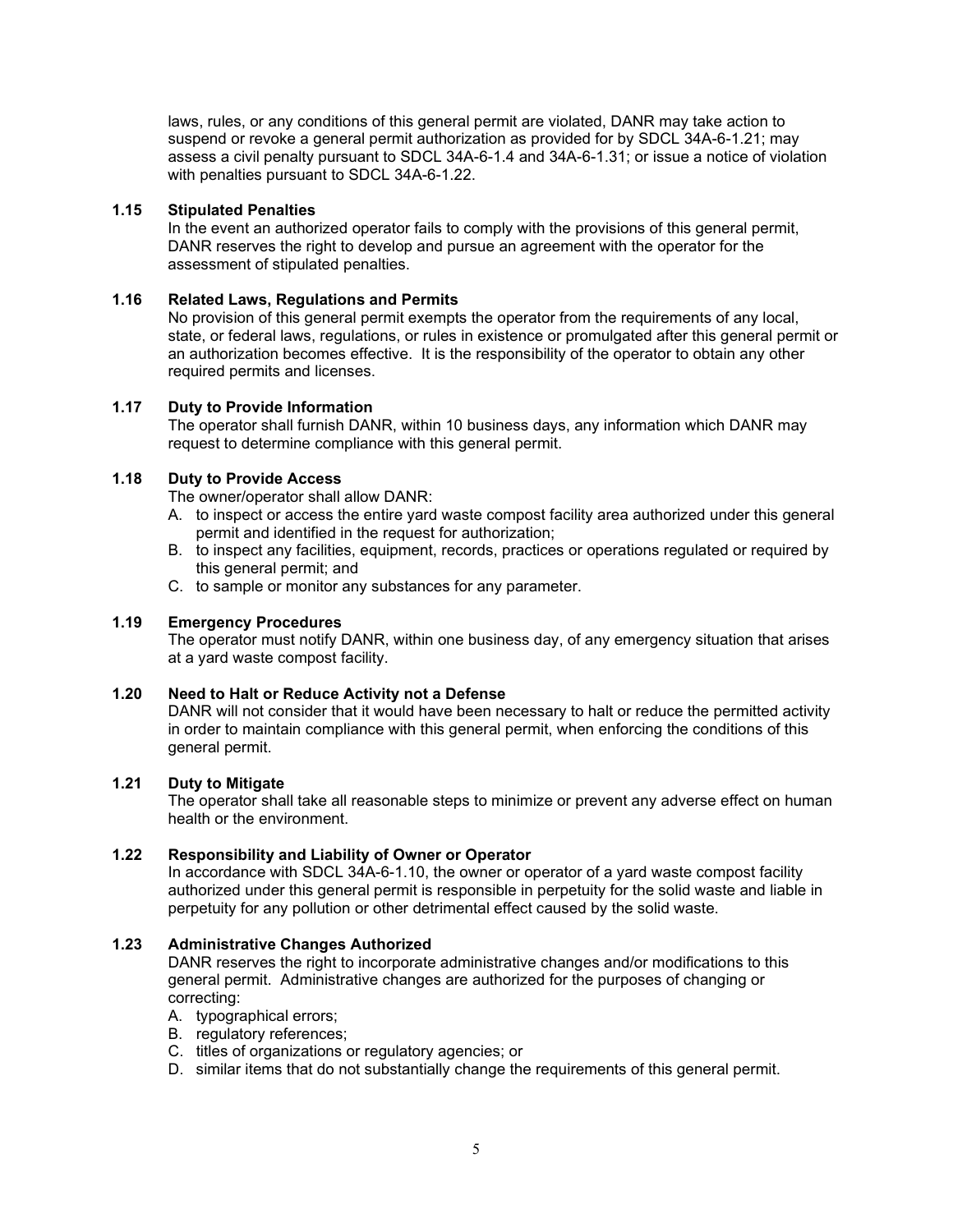# **2.0 LOCATION AND DESIGN REQUIREMENTS**

## **2.01 Facility Siting**

The operator **shall not** locate the yard waste compost facility:

- A. within a wetland as defined by ARSD 74:27:07:01;
- B. within 200 feet of surface water, excluding wetlands, as defined by ARSD 74:51:01:01;
- C. within 1,000 feet of an occupied dwelling, unless the owner(s) provides written permission;
- D. within 100 feet of a property boundary, unless the adjacent property owner(s) provides written permission;
- E. within 1,000 feet of any private or public well which supplies drinking water for human consumption;
- F. where the depth to an aquifer, as defined by ARSD 74:54:02:01, is less than 10 feet;
- G. within a 100-year floodplain;
- H. where the primary subsurface material is sand or gravel as determined by the Unified Soil Classification System; or
- I. in an area that adversely affects wildlife, recreation, aesthetic value of an area, or any threatened or endangered species.

Occupied dwelling exception: Any occupied dwelling constructed less than 1,000 feet from a yard waste compost facility after an initial general permit authorization has been granted will not be grounds to prevent future authorization renewals under this general permit.

## **2.02 Access Control**

The operator shall control access to the yard waste compost facility through the use of fences and locked gates. In addition, the operator shall post a sign or signs at the site entrance stating the operator's name, phone number, type of facility, days/hours of operation, and acceptable compost materials.

#### **2.03 Surface Water Control**

The operator shall construct and maintain soil berms or containment structures around active composting areas and open burning areas to divert run-on and contain runoff from a 25-year, 24 hour storm event. The berms or structures shall be adequately constructed to prevent leakage.

#### **2.04 Fire Control**

The operator shall maintain a minimum 25-foot fire lane around areas used for open burning.

# **3.0 OPERATIONAL REQUIREMENTS**

#### **3.01 Authorized and Unauthorized Wastes**

The operator may accept the following yard waste materials for composting: grass clippings, leaves, garden waste, and similar vegetative material. Yard waste may not be open burned.

Tree branches, brush and clean, untreated wood may be accepted at the facility for open burning. Painted, stained, glued or chemically treated wood is considered treated and may not be accepted or burned at the facility. Ash resulting from authorized on-site open burning may be buried on the permitted property.

All other types of waste materials (garbage, construction debris, furniture, waste tires, scrap metal, appliances, etc.) are considered unauthorized waste and may not be accepted at the facility. Unauthorized wastes must promptly be removed from the facility and be disposed at a facility permitted to accept the waste material or taken to an approved recycling facility.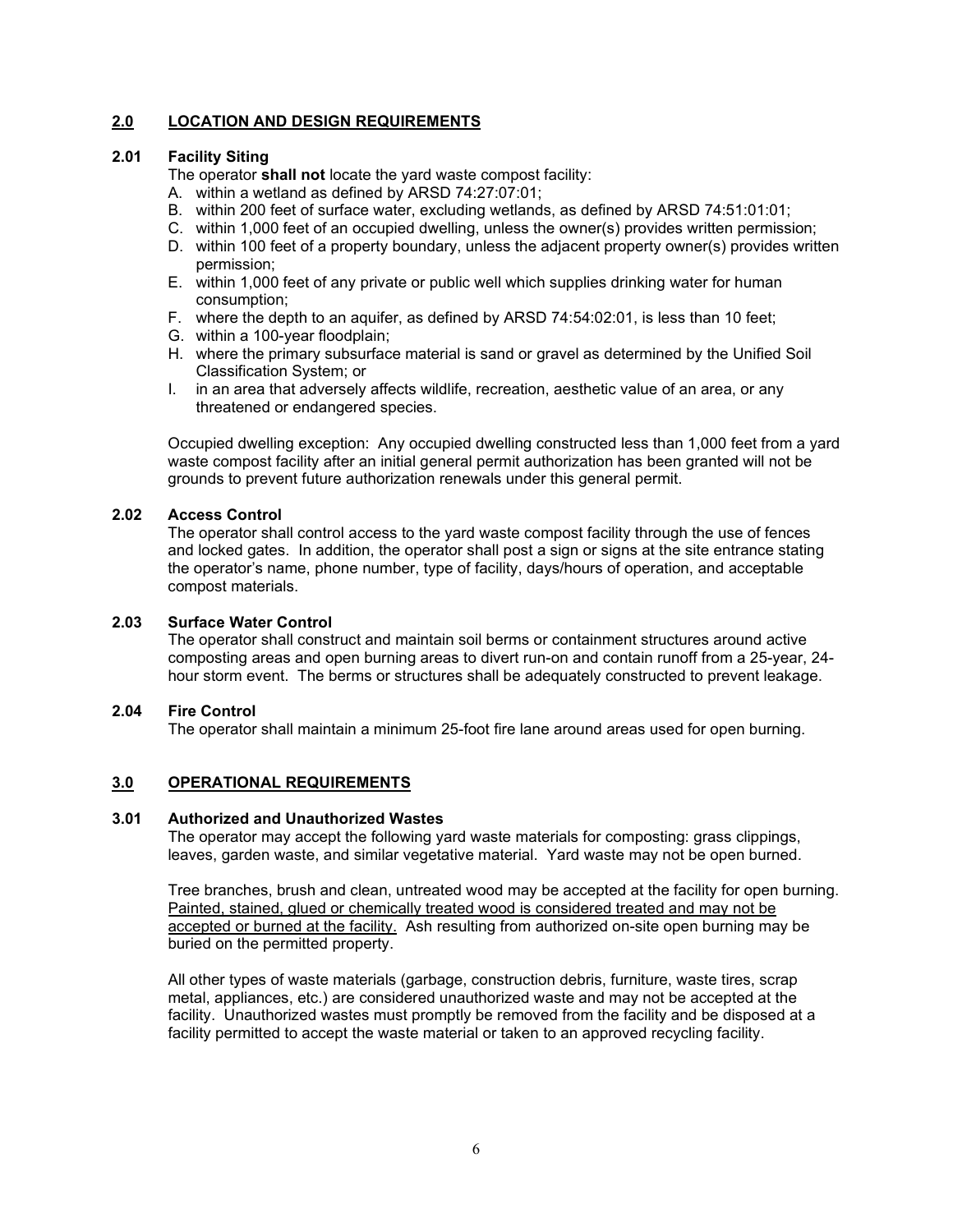## **3.02 Routine Inspections Required**

The operator shall inspect the facility at least weekly to evaluate permit compliance and to prevent and/or detect the acceptance of unauthorized wastes. The site inspections shall be documented as required by Section 4.01(b) of this general permit.

#### **3.03 Vector Control**

The operator shall prevent or control on-site populations of disease vectors (rats, rodents, mosquitoes, etc.) by using techniques appropriate for the protection of public health and for preventing degradation of the environment.

#### **3.04 Waste Separation Required**

Compost areas shall be well separated from burn piles.

## **3.05 Yard Waste – Composting Required**

The operator shall place yard waste in piles or windrows to be composted. Yard waste may not be open burned or buried. The piles or windrows of yard waste shall be turned as needed to provide sufficient air to promote biological decomposition and to prevent odors. Moisture levels in yard waste piles or windrows should be maintained to also promote biological decomposition. Precipitation that collects within the runoff control area may be used to maintain moisture levels.

Reminder: Permit condition 2.03 requires the operator to divert storm water run-on around the composting area and contain runoff from the composting area.

# **3.06 Open Burning Requirements**

The operator may periodically open burn trees, branches, brush, and untreated wood subject to existing state, federal, and local laws, rules, and regulations. The operator is responsible for removing waste materials other than trees, branches, brush, and untreated wood from the burn pile prior to burning. The local fire department, local law enforcement, and DANR shall be notified prior to open burning.

Open burning shall occur only:

- A. when the prevailing winds are away from adjacent residences;
- B. when smoke will not obscure visibility or create a traffic hazard on any public road; and
- C. during daylight hours.

# **4.0 RECORDKEEPING AND REPORTING REQUIREMENTS**

#### **4.01 Required Records**

The operator shall maintain all records required by this general permit and shall make records available to DANR as stated in ARSD 74:27:13:22. At a minimum, the records shall include:

- A. the amounts, sources, types, and dates for wastes received;
- B. documentation of the weekly site inspections;
- C. documentation of unauthorized waste found on-site and the steps taken in response;
- D. records of any emergency conditions at the yard waste compost facility;
- E. documentation of complaints received and responses to complaints;
- F. data on open burning activities at the site to include dates, weather conditions, and an estimate of the quantity of wood in the pile; and
- G. copies of the current general permit, request for authorization, authorization letter, certificate to operate, and any other permits or licenses required by state, local, or federal laws, rules, and regulations.

#### **4.02 Maintenance of Records**

The operator shall maintain all required records for a period of three years from the date the records were generated.